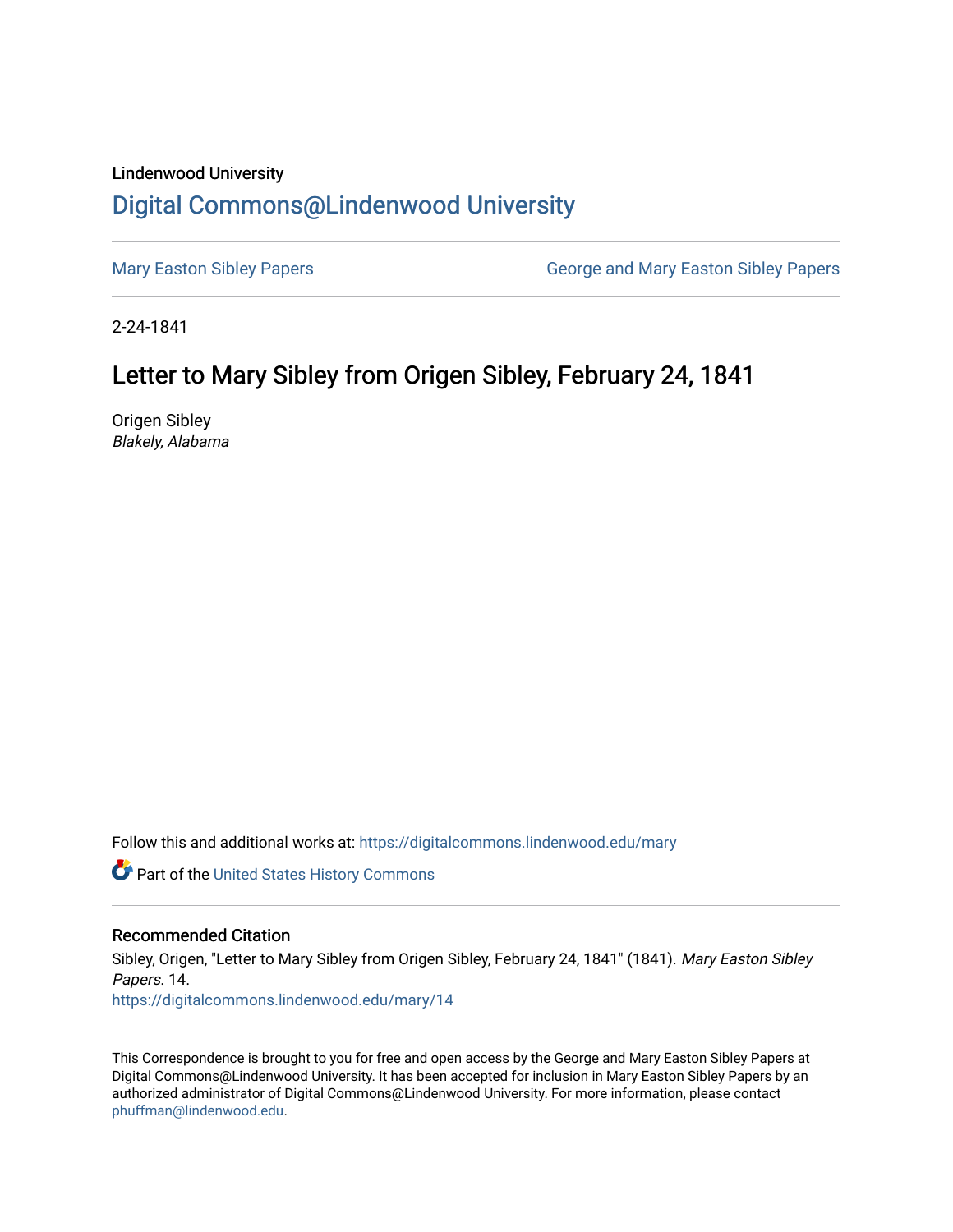Dear madam,

I received yours of the 25<sup>th</sup> ult. a few days since, & with pleasure embrace my earliest leisure to reply. You will please excuse my taking for that purpose a sheet of paper, as the requests you have made seem to demand a short treatise, & I have no doubt I shall fill it before I close. Nevertheless I am truly glad that you wrote me before engaging in the silk culture, because, although its culture on a mall seale will afford you much gratification, I am free to say that I believe now it will yield but little profit, unless a 
setablished in your neighborhood, to which you can dispose of your cocoons as soon as they are gathered. Mine are yet nearly all on hand, & so are my Brother Cyrus' as they are too bulky & too liable to injury by \_\_ & otherwise, to justify their shipment to Philadelphia or elsewhere in their present state. The process of reeling appears to be tedious, & almost discouraging to a \_\_' so much so that the young man who my cocoons on shares although intelligent & energetic, soon gave it up as an unprofitable job. The difficulty was not that the filaments broke or were not easily wound off after the cocoons had been a few moments immersed in hot water at a temperature of 98 to 106, but in the \_\_, & expert manipulation requisite to maintain the thread of an equal size throughout, & ready to attach the ends of those filamens that broke, as well as of new cocoons; for it appear that the size of the filament decreases as you wind, being ewer as you approach the interior which is last spun: consequently in reeling a thread composed of say 10 filaments or cocoons, by the time they are half reeled the decrease in the size of the individual filaments will have reduced in a compounding degree the main thread; so that two or three new cocoons must be added, to maintain the thread at the size at which it was commenced; & so on through the whole process. Of course practice & close observation will enable any to overcome this difficulty in time, but the object to be obtained in a pecuniary point of view was so that my young man abandoned it; & as my own time is wholly taken up otherwise; I, from receipts, made no further progress. I wrote north for a competent seeder, but could not get one to operate on shares, nor one any better terms than 100 dollars per month, a salary too disproportioned to the \_\_ benefits, that I gave it up. I am no less confident however than formerly this silt is destined to become an important staple of the Southern States, provided the practicality of feeding succession crops can be determined. My feeding last summer was limited to two crops; the latter produced from the eggs of the farm. Both crops were very healthy. In the Northern and Middle states a succession of crops was attempted from eggs deposited in \_\_ houses the years previous. Contrary to the \_\_ & settled theory, I precieved (limited) practice, the second crops were complete failures. This result has thrown the silk world into considerable commotion; & speculation has been rife as to the cause of this fatality; until at last general consent it begins to be doubted that eggs can not be delayed or retarded, in this hatching much beyond their natural period of 12 months, and produce a healthy crop of worms. This has to be tested & further experienced; & as the present hard times have a wonderful effect in the extinguishing of \_\_, I have determined to let others test it, particularly as my present business is more lucrative than the silk culture can be rendered under any, the most favorable & prospered circumstances. I send you the greater part of the eggs which I recd. From the north, & as they are on a newspaper I have enclosed it in an envelope like an ordinary mailed one. I hope that they may yield you pleasures, but are certain they cannot profit, without the facility of selling your cocoons near home & unseeled. They have never been in an ice house, nor can I tell when they will hatch. The person who sent them to me, (& who to \_\_ sent me a large quantity but for the fatality attending the last feeding) says "They have lain rolled up ever since July, & are of the large sic weeps \_ varying". They may hatch earlier then 12 weeks from